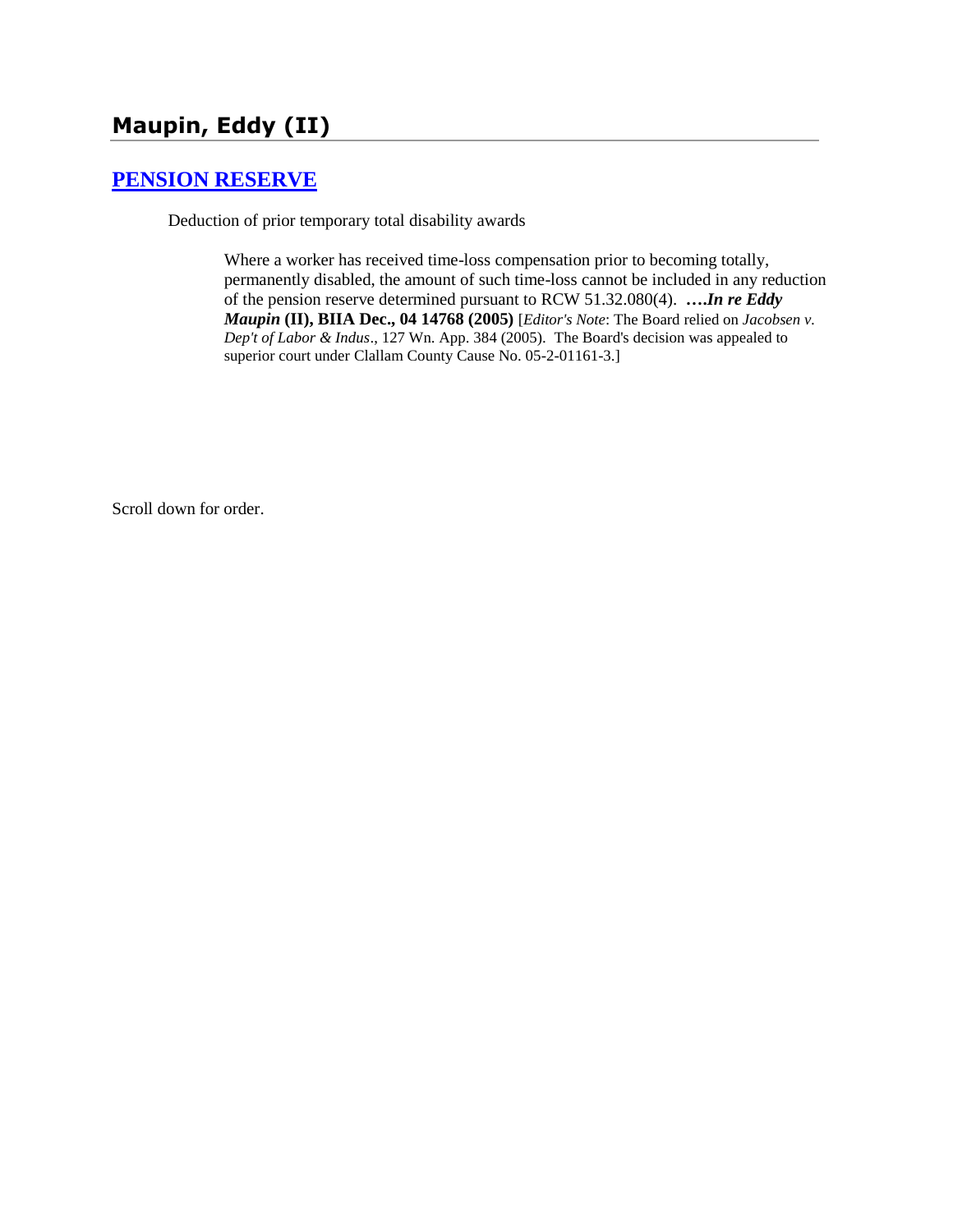## **BEFORE THE BOARD OF INDUSTRIAL INSURANCE APPEALS STATE OF WASHINGTON**

**)**

**)**

**IN RE: EDDY V. MAUPIN )**

**DOCKET NOS. 04 14768, 04 15995, 04 18789, 04 18989, 04 20797 & 04 21093**

### **CLAIM NOS. K-694358 & N-095422 ) DECISION AND ORDER**

APPEARANCES:

Claimant, Eddy V. Maupin, by Casey & Casey, P.S., per Gerald L. Casey and Carol L. Casey

> Employer, Northwest Rock, Inc., None

Department of Labor and Industries, by The Office of the Attorney General, per Kay A. Germiat, Assistant

The claimant, Eddy V. Maupin, filed an appeal with the Board of Industrial Insurance Appeals on April 21, 2004, from an order of the Department of Labor and Industries dated April 13, 2004, in Claim No. K-694358 (Docket No. 04 14768). In this order, the Department affirmed its prior order dated August 26, 2003, in which it determined that the wage for the job of injury was \$2,288 per month and that Mr. Maupin was married with no children, on the date of injury. The Department order is **AFFIRMED**.

The claimant, Eddy V. Maupin, filed an appeal with the Board of Industrial Insurance Appeals on May 21, 2004, from an order of the Department of Labor and Industries dated April 30, 2004, in Claim No. K-694358 (Docket No. 04 15995). In this order, the Department paid time-loss compensation for the period of April 17, 2004 through April 30, 2004, in the total amount of \$553.28 under Claim Nos. K-694358 and N-095422, based on a monthly time-loss rate of \$2,371.08 and a daily rate of \$79.04. The Department order is **AFFIRMED**.

The claimant, Eddy V. Maupin, filed an appeal with the Board of Industrial Insurance Appeals on July 22, 2004, from an order of the Department of Labor and Industries dated July 15, 2004, in Claim No. K-694358 (Docket No. 04 18789). In this order, the Department paid time-loss compensation for the period of July 2, 2004 through July 15, 2004, in the total amount of \$565.67 under Claim Nos. K-694358 and N-095422, based on a monthly time-loss rate of \$2,424.44 and a daily rate of \$80.81. The Department order is **AFFIRMED**.

1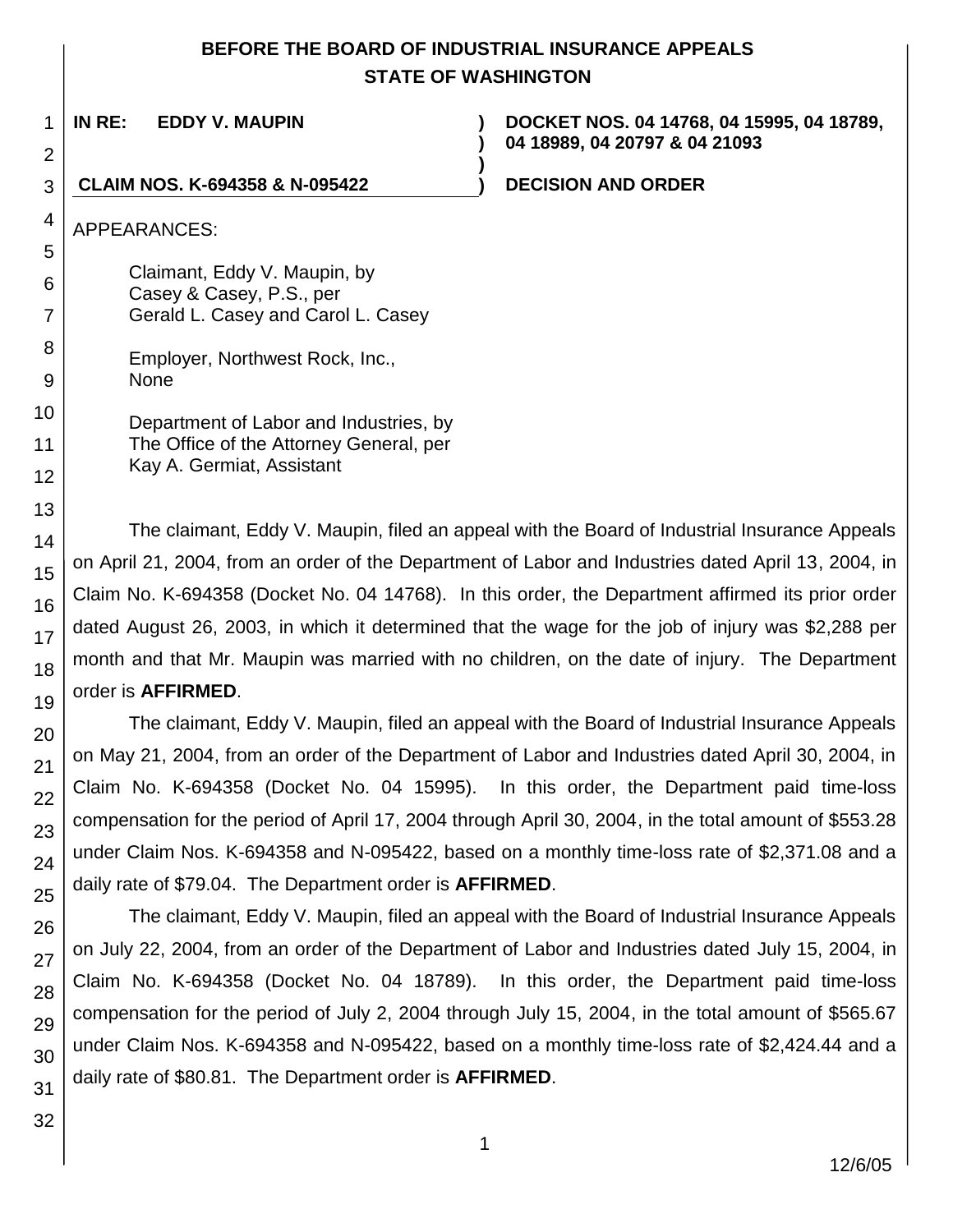1 2 3 4 5 The claimant, Eddy V. Maupin, filed an appeal with the Board of Industrial Insurance Appeals on July 28, 2004, from an order of the Department of Labor and Industries dated July 19, 2004, in Claim No. K-694358 (Docket No. 04 18989). In this order, the Department assessed an overpayment in time-loss compensation in the amount of \$0.89, for the period of June 18, 2004 through July 1, 2004. The Department order is **AFFIRMED**.

6 7 8 9 10 11 12 13 14 15 16 The claimant, Eddy V. Maupin, filed an appeal with the Board of Industrial Insurance Appeals on September 1, 2004, from an order of the Department of Labor and Industries dated July 22, 2004, in Claim Nos. K-694358 and N-095422. Two separate docket numbers were assigned, Docket No. 04 20797 and Docket No. 04 21093. In the July 22, 2004 order, the Department determined that the claimant was permanently and totally disabled as a result of the effects of the conditions covered under Claim Nos. K-694358 and N-095422; terminated time-loss compensation as paid through September 15, 2004; placed the claimant on a pension effective September 16, 2004; determined that the pension would be administered under Claim No. N-095422; and deducted the previously paid permanent partial disability award of \$7,020, including interest if applicable, from the pension reserve, resulting in a permanent reduction of the monthly pension benefit. The Department order is **REVERSED AND REMANDED**.

### **ISSUE**

18 19 Did the Department correctly reduce the pension reserve by deducting the full amount of the previously paid permanent partial disability award of \$7,020?

### **DECISION**

#### 21 **BRIEF OVERVIEW**

17

20

22 23 24 25 Pursuant to RCW 51.52.104 and RCW 51.52.106, this matter is before the Board for review and decision on a timely Petition for Review filed by the Department, to a Proposed Decision and Order issued on August 8, 2005. The Board has reviewed the evidentiary rulings in the record of proceedings and finds that no prejudicial error was committed. The rulings are affirmed.

26 27 28 29 30 31 32 The industrial appeals judge affirmed all of the Department orders on appeal, except the one dated July 22, 2004. By that order, the Department determined that Mr. Maupin was permanently totally disabled as a result of the conditions covered under Claim Nos. K-694358 and N-095422. The Department deducted the total amount of a previously paid permanent partial disability award in Claim No. K-694358 from the pension reserve. The industrial appeals judge reversed that order and "remanded to the Department with directions to readdress the issues regarding permanent partial disability, the sequence of claim closure and appropriateness of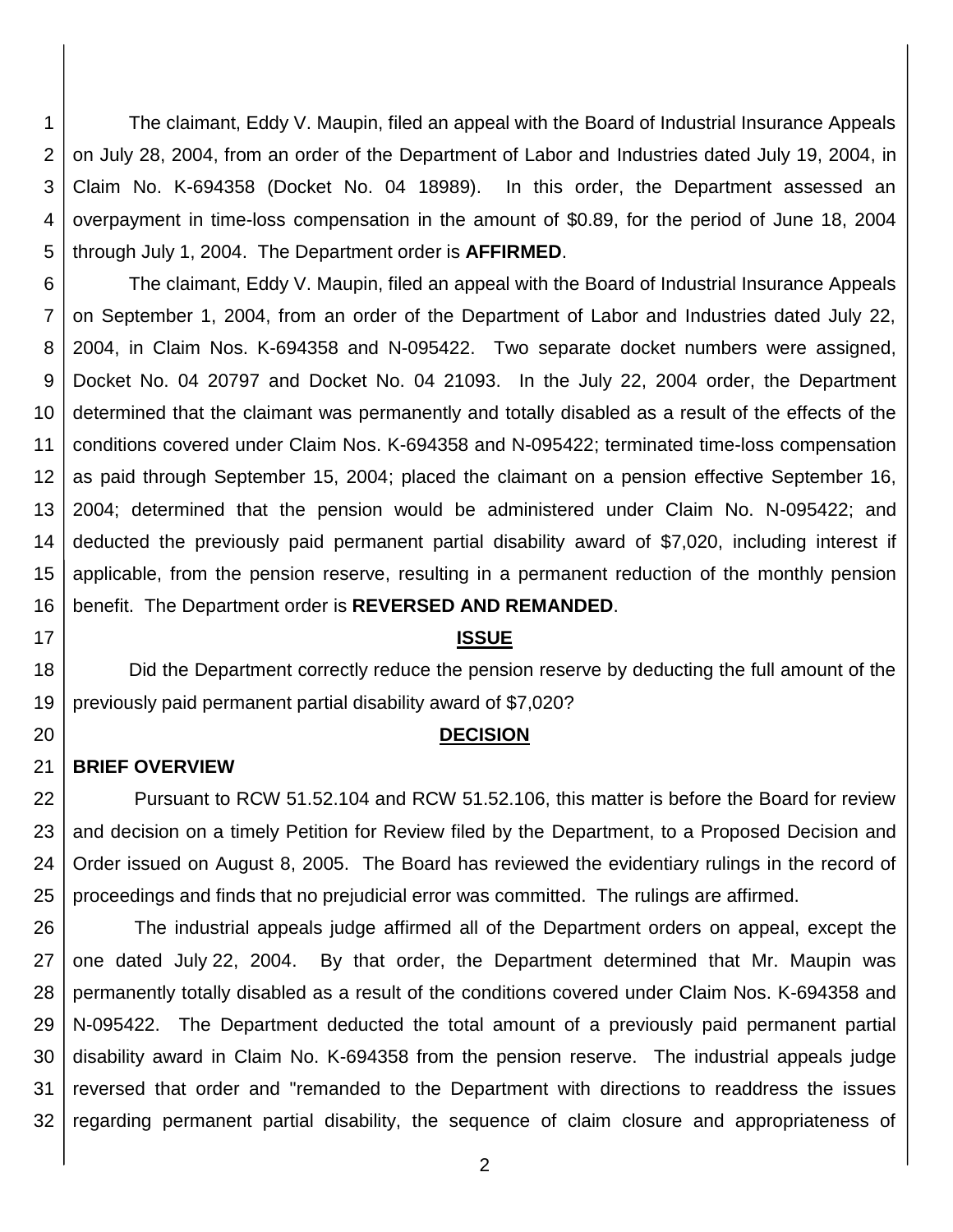1 2 3 4 offsetting the pension reserve." Proposed Decision and Order at 12. We agree that these claims should be remanded to the Department to recalculate any applicable reduction of the pension reserve pursuant to RCW 51.32.080(4), but not for the reasons given in the Proposed Decision and Order.

5 6 7 8 9 10 The industrial appeals judge incorrectly relied on *Clauson v. Department of Labor & Indus.*, 130 Wn.2d 580 (1996) for the proposition that Mr. Maupin is entitled to a pension under one claim and a permanent partial disability award under the other. He remanded to the Department for a determination of which industrial injury reached fixity first. Under his reasoning, the claimant should be allowed to keep that permanent partial disability award and then receive a pension under the other claim.

11 12 13 14 15 16 However, unlike the *Clauson* case, this is a combined effects pension. In its order, the Department explicitly finds that Mr. Maupin is permanently totally disabled as a result of both injuries. The claimant has presented no evidence challenging that determination. The industrial appeals judge should therefore have relied on *In re Joanne Lusk*, BIIA Dec., 89 2984 (1991), which precludes a claimant from receiving both a pension and a permanent partial disability award when the pension is based on the combined effects of both injuries.

17 18 19 20 21 22 23 In addition, both the Department in its Petition for Review and the industrial appeals judge in his Proposed Decision and Order ignore controlling legal authority--*Jacobsen v. Department of Labor & Indus.*, 127 Wn. App. 384 (2005). The Department factored Mr. Maupin's receipt of time-loss compensation from September 30, 2002 through September 15, 2004, into its calculation of the extent to which the pension reserve should be reduced. *Jacobsen* now disallows this longstanding practice. This case must therefore be remanded to the Department to recalculate whether a reduction of the pension reserve is appropriate under *Jacobsen*.

#### 24 **FACTUAL BACKGROUND**

25 26 27 28 29 30 In Claim No. K-694358 (the K claim), Mr. Maupin sustained an industrial injury on April 6, 1988, involving his left upper extremity and shoulder. In Claim No. N-095422 (the N claim), he sustained an industrial injury on July 3, 1991, involving his back. Both injuries occurred with the same employer. For some time, the claims have been administered together, and Mr. Maupin has received time-loss compensation at the higher rate under the N claim. Each claim has been charged its proportionate share of the time-loss benefits.

31 32 On September 30, 2002, the Department closed the K claim, paying Mr. Maupin a permanent partial disability award equal to 13 percent of the left arm at or above the deltoid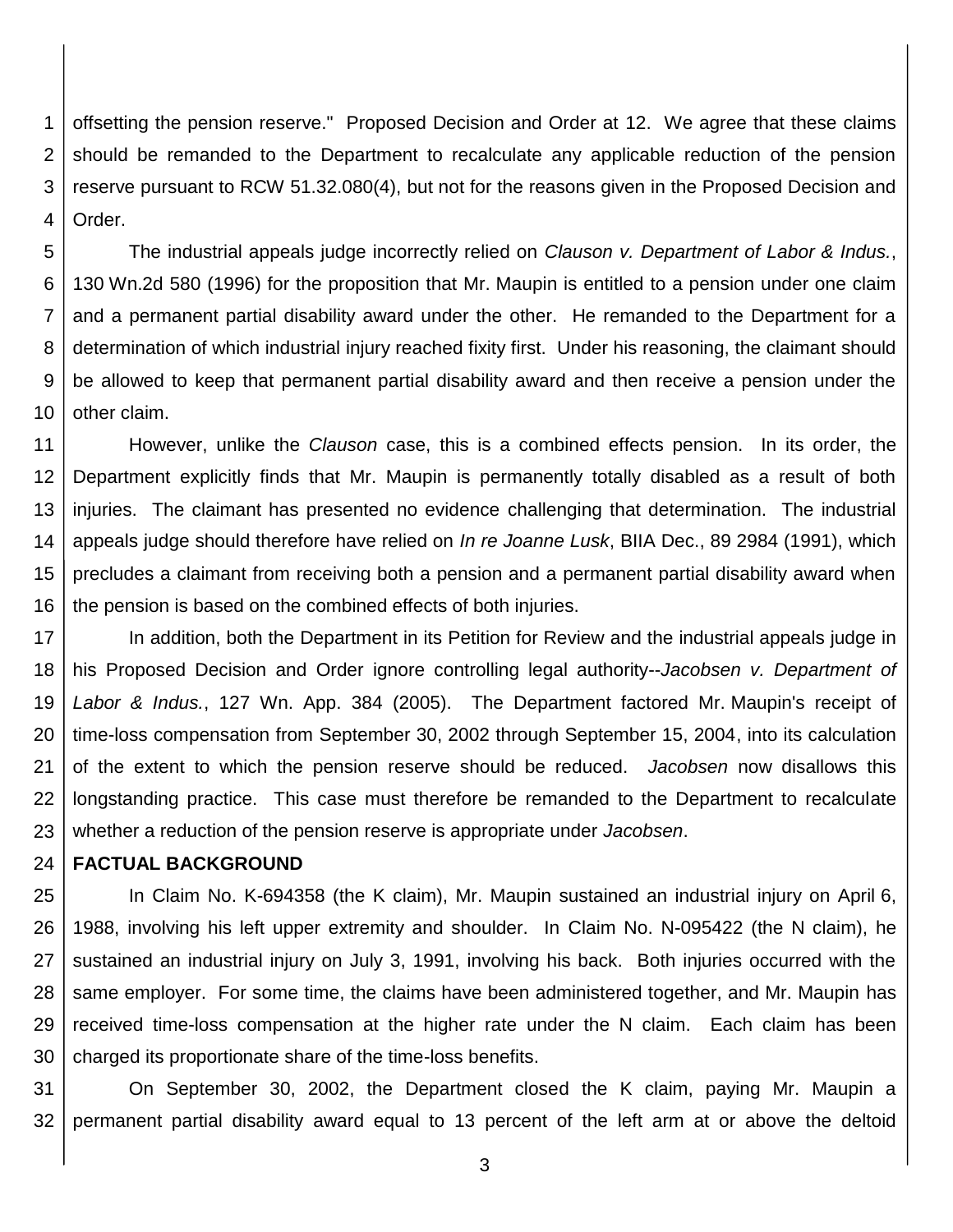1 2 3 4 5 6 7 insertion or by disarticulation at the shoulder. The total monetary value of that award was \$7,020. Mr. Maupin filed a timely protest, and the closure order was eventually set aside and never became final. The claim remained open and Mr. Maupin received time-loss compensation from September 30, 2002 through September 15, 2004. On July 22, 2004, the Department issued one order in both claims, placing Mr. Maupin on a pension roll as of September 16, 2004, because of the combined effects of both injuries, and deducting the entire permanent partial disability award of \$7,020 from the pension reserve.

#### 8 **DISCUSSION**

9

10

11 12

13

14

15

16

17

18

19

20

21 22

23

24

25

26 27

28

29 30

31

32

### **Did the industrial appeals judge err by relying on** *Clauson v. Department of Labor & Indus.***, 130 Wn.2d 580 (1996)?** Yes.

This is a combined effects pension, with facts nearly identical to those in *In re Joanne Lusk*, BIIA Dec., 89 2984 (1991). In *Lusk*, the Board held that when a worker is permanently totally disabled as a result of the combined effects of two injuries, the worker is not entitled to both a pension and a permanent partial disability award.

Instead of relying on *Lusk*, the industrial appeals judge reversed the Department order based on *Clauson*. That reliance is misplaced. Like the current appeal, *Clauson* involved two separate injuries and two separate claims. However, there the similarity ends. In *Clauson*, the worker was permanently totally disabled as a result of one injury, entirely independent of the other. The Court held he could therefore receive a pension under one claim and a permanent partial disability award under the other.

In the current appeal, the Department explicitly determined that Mr. Maupin was "totally and permanently disabled as a result of the effects of the conditions covered under claim K694358 and claim number N095422." As a result, unlike *Clauson*, this is a combined effects pension. *Lusk* therefore applies, meaning that Mr. Maupin is not entitled to both the permanent partial disability award and the pension.

**In determining whether the pension reserve should be reduced based on the claimant's receipt of the permanent partial disability award, may the Department take into consideration the fact that Mr. Maupin received time-loss benefits for the period of September 30, 2002 through September 15, 2004?** No.

RCW 51.32.080(4) provides:

If permanent partial disability compensation is followed by permanent total disability compensation, any portion of the permanent partial disability compensation which exceeds the amount that would have been paid the injured worker if permanent total disability compensation had been paid in the first instance, shall be deducted from the pension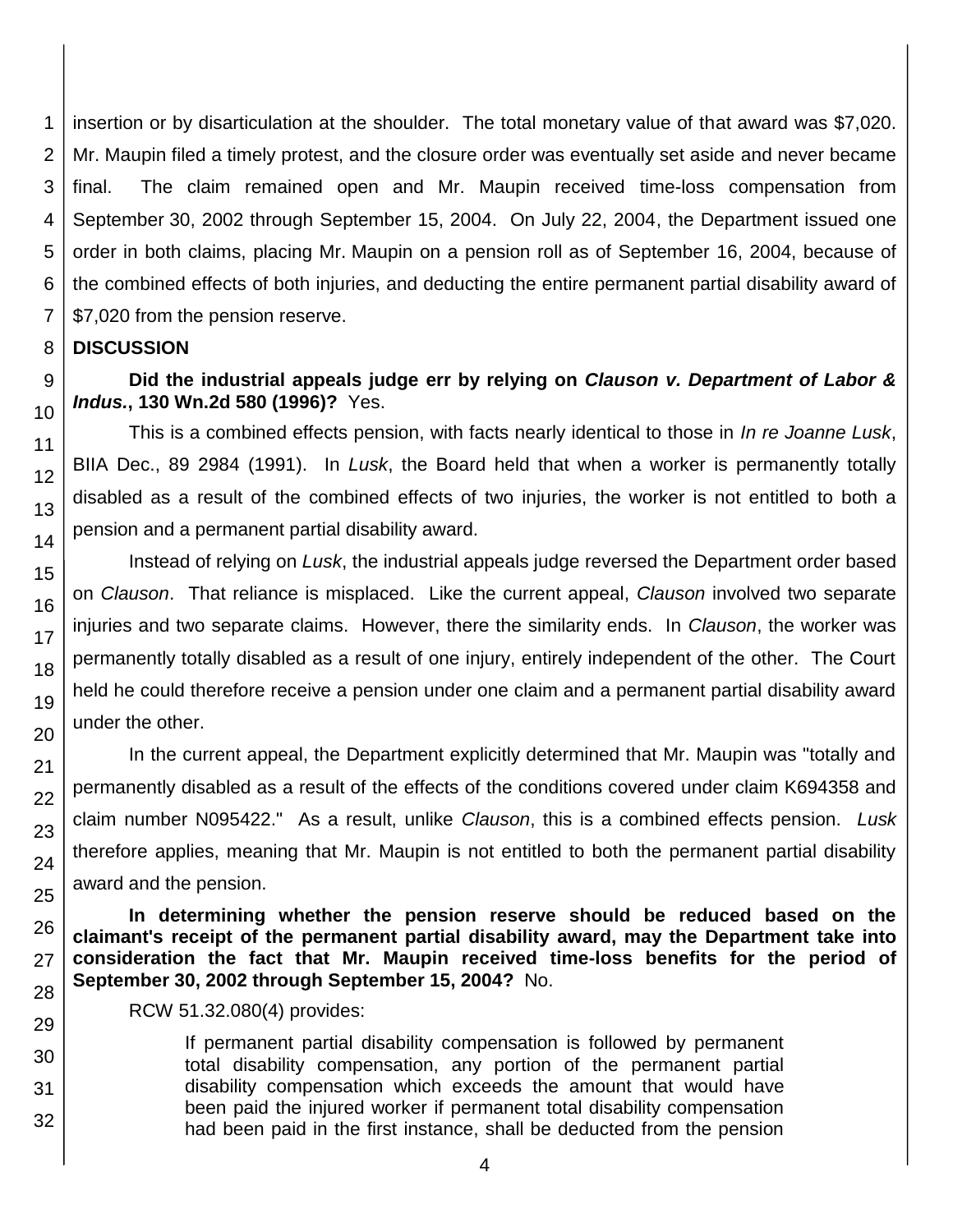reserve of such injured worker and his or her monthly compensation payments shall be reduced accordingly.

3 4 5 6 Barbara Mickelson, the Department pension adjudicator who issued the July 22, 2004 order, briefly explained the process the Department uses in determining whether the pension reserve should be reduced under RCW 51.32.080(4). That process is also described in various court and Board decisions.

7 8 9 10 The starting point is the date of first instance. In this case, that date was September 30, 2002, when the \$7,020 in permanent partial disability benefits was paid. The Department then looks at the period between that date and the date the worker was placed on a pension. In this case, that period was September 30, 2002 to September 16, 2004.

11 12 13 14 The Department then determines what the worker would have received if pension benefits had been commenced on the date of first instance. In making that determination, the Department considers any temporary disability benefits the worker may have received during the intervening period and compares that amount with what he would have received in pension benefits.

15 16 17 18 19 20 Mr. Maupin received time-loss benefits for the entire period of September 30, 2002 through September 15, 2004. Comparing those benefits with what he would have received, the Department apparently concluded they were equivalent. From the Department's perspective, that meant the entire permanent partial disability award exceeded the amount Mr. Maupin would have received if he had been placed on a pension as of September 30, 2002. The Department therefore attempted to recoup the entire \$7,020 award by deducting that amount from the pension reserve.

21 22 23 24 25 The Board has previously upheld this calculation method. *In re Esther Rodriguez*, BIIA Dec., 91 5594 (1993); *In re John Jensen*, BIIA Dec., 32, 619 (1970). However, in *Jacobsen*, the Court specifically disallowed this method, holding that the Department cannot consider whether a worker received temporary disability benefits in the intervening period when it is determining the appropriate reduction of the pension reserve. *Jacobsen*, 127 Wn. App. at 388-389.

26 27 28 29 30 31 Mr. Maupin relied on *Jacobsen* at hearing and in his hearing brief. Claimant's Hearing Brief at 3-4; 5/18/05 Tr. at 28-30. *Jacobsen* was decided on April 19, 2005, but the Department filed a motion for reconsideration. That motion was still pending before the Court of Appeals when the Claimant's Hearing Brief was filed on June 1, 2005. On June 29, 2005, the Court issued an order granting the motion, but only insofar as some misstatements needed to be corrected. The original holding remained unchanged. *Jacobsen* is therefore a final published opinion.

32

1

2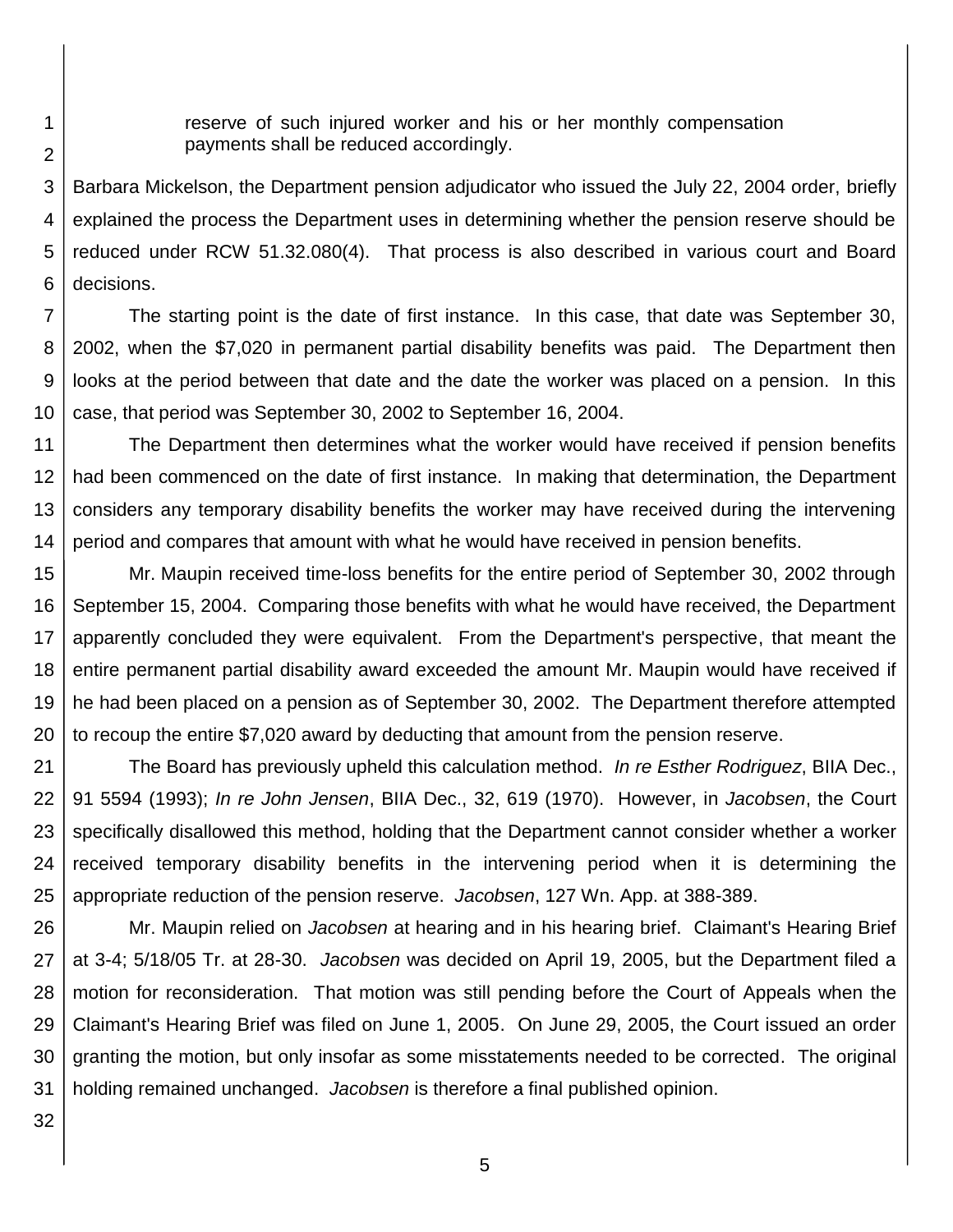1 2 3 4 5 6 7 The industrial appeals judge did not analyze the effect of *Jacobsen* on the facts of this case. According to Ms. Mickelson, the result here would have been markedly different if the *Jacobsen* rule had been applied. 5/18/05 Tr. at 28-30. We agree. Under *Jacobsen*, the Department may only compare the permanent partial disability award with the two years of pension benefits Mr. Maupin would otherwise have received. Given that comparison, it is likely that there will be no reduction of the pension reserve. Claimant's Hearing Brief at 4. However, that is for the Department to determine in the first instance on remand.

### **May the Department reduce the pension reserve based on the claimant's receipt of any interest associated with the payment of the permanent partial disability award?** No.

The Department order says "\$7,020.00, **including interest if applicable**, previously paid to this worker for permanent partial disability, is being deducted from the pension reserve." (Emphasis added). It does not appear that any interest was in fact paid in this case; it appears that the Department only reduced the pension reserve based on the permanent partial disability award itself. However, because the Department order uses the quoted language, we once again remind the Department that RCW 51.32.080(4) refers only to the permanent partial disability award itself, not any associated interest. We have said as much in the past. *See, e.g., In re Esther Rodriguez*, BIIA Dec., 91 5594 (1993); *In re Maria M. Gonzalez*, Dckt. No. 04 17398 (July 26, 2005). The Court of Appeals explicitly approved that analysis in *Janssen v. Department of Labor & Indus.*, 125 Wn. App. 461 (2005).

## **CONCLUSION**

Like the industrial appeals judge, we affirm all of the orders on appeal, except for the July 22, 2004 order. That order is reversed and the claims are remanded to the Department with instructions to calculate any reduction of the pension reserve in light of *Jacobsen*.

### **FINDINGS OF FACT**

1. **Claim No. K-694358**: On November 14, 1988, the claimant, Eddy V. Maupin, filed an Application for Benefits with the Department of Labor and Industries, in which he alleged he sustained an industrial injury on April 6, 1988, while in the course of his employment with Northwest Rock, Inc. The claim was allowed and benefits were provided.

On September 30, 2002, the Department closed the claim with a permanent partial disability award equal to 13 percent of the left arm at or above the deltoid insertion or by disarticulation at the shoulder. The monetary value of the award was \$7,020. On November 14, 2002, Mr. Maupin protested that order. On March 27, 2003, the Department affirmed the September 30, 2002 order. On April 3, 2003, Mr. Maupin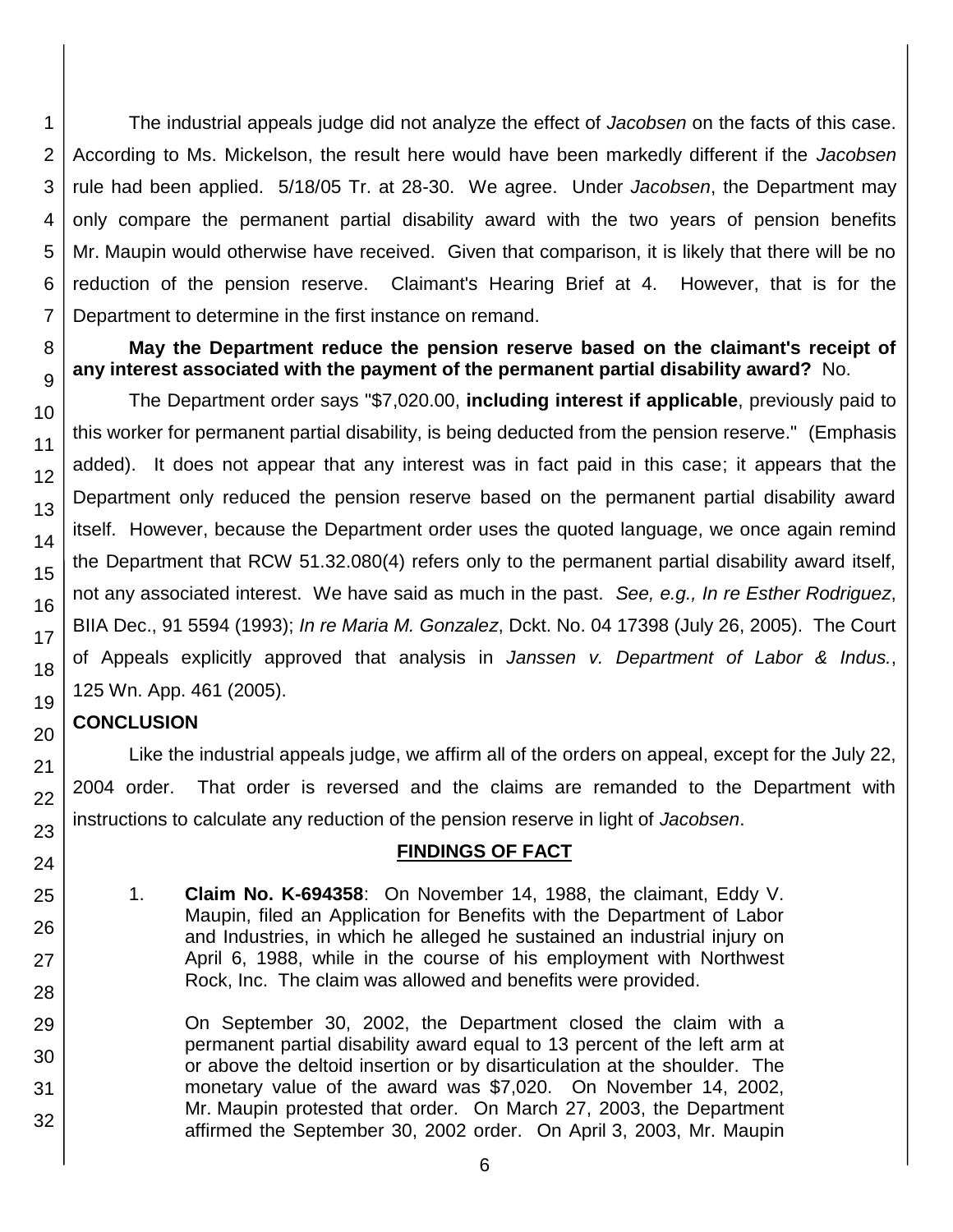appealed March 27, 2003 Department order to the Board of Industrial Insurance Appeals. On April 23, 2003, the Department held the March 27, 2003 order in abeyance. On April 24, 2003, the Board returned the case to the Department for further action. On April 24, 2003, the Department modified the September 30, 2002 order from final to interlocutory and stated that the claim would remain open for treatment and action as indicated.

1

2

3

4

5

6

7

8

9

10

11

12

13

14

15

16

17

18

19

20

21

22

23

24

25

26

27

28

29

30

31

32

On August 26, 2003, the Department determined that Mr. Maupin's gross monthly wage was \$2,288 and that he was married, with no children. On September 30, 2003, Mr. Maupin protested the August 26, 2003 order. On April 13, 2004, the Department affirmed the August 26, 2003 order. On April 21, 2004, Mr. Maupin appealed the April 13, 2004 order to the Board (Docket No. 04 14768).

On April 30, 2004, the Department paid time-loss compensation from April 17, 2004 through April 30, 2004, dividing the payments between Claim No. K-694358 and Claim No. N-095422. On May 21, 2004, the Board issued an order in Docket No. 04 14768, extending the time to act on the appeal for an additional ten days. On May 21, 2004, the claimant appealed the April 30, 2004 order to the Board (Docket No. 04 15995). On June 1, 2004, the Board issued an order in Docket No. 04 14768, in which it granted the appeal from the Department order of April 13, 2004.

On June 21, 2004, the Board issued an order in Docket No. 04 15995, in which it extended the time to act on the appeal for an additional ten days. On June 30, 2004, the Board granted the appeal in Docket No. 04 15995, from the Department order of April 30, 2004.

On July 15, 2004, the Department paid time-loss compensation from July 2, 2004 through July 15, 2004, indicating that benefits were also being paid under Claim No. N-095422 for the same time period.

On July 19, 2004, the Department assessed an overpayment of time-loss compensation benefits in the amount of \$0.89.

On July 22, 2004, the Department determined that Mr. Maupin was permanently and totally disabled as a result of the effects of the conditions covered under Claim No. K-694358 and Claim No. N-095422; terminated time-loss compensation as paid through September 15, 2004; placed the claimant on a pension effective September 16, 2004; determined that the pension would be administered under Claim No. N-095422; and deducted the previously paid permanent partial disability award of \$7,020, including interest if applicable, from the pension reserve, resulting in a permanent reduction of monthly pension benefits.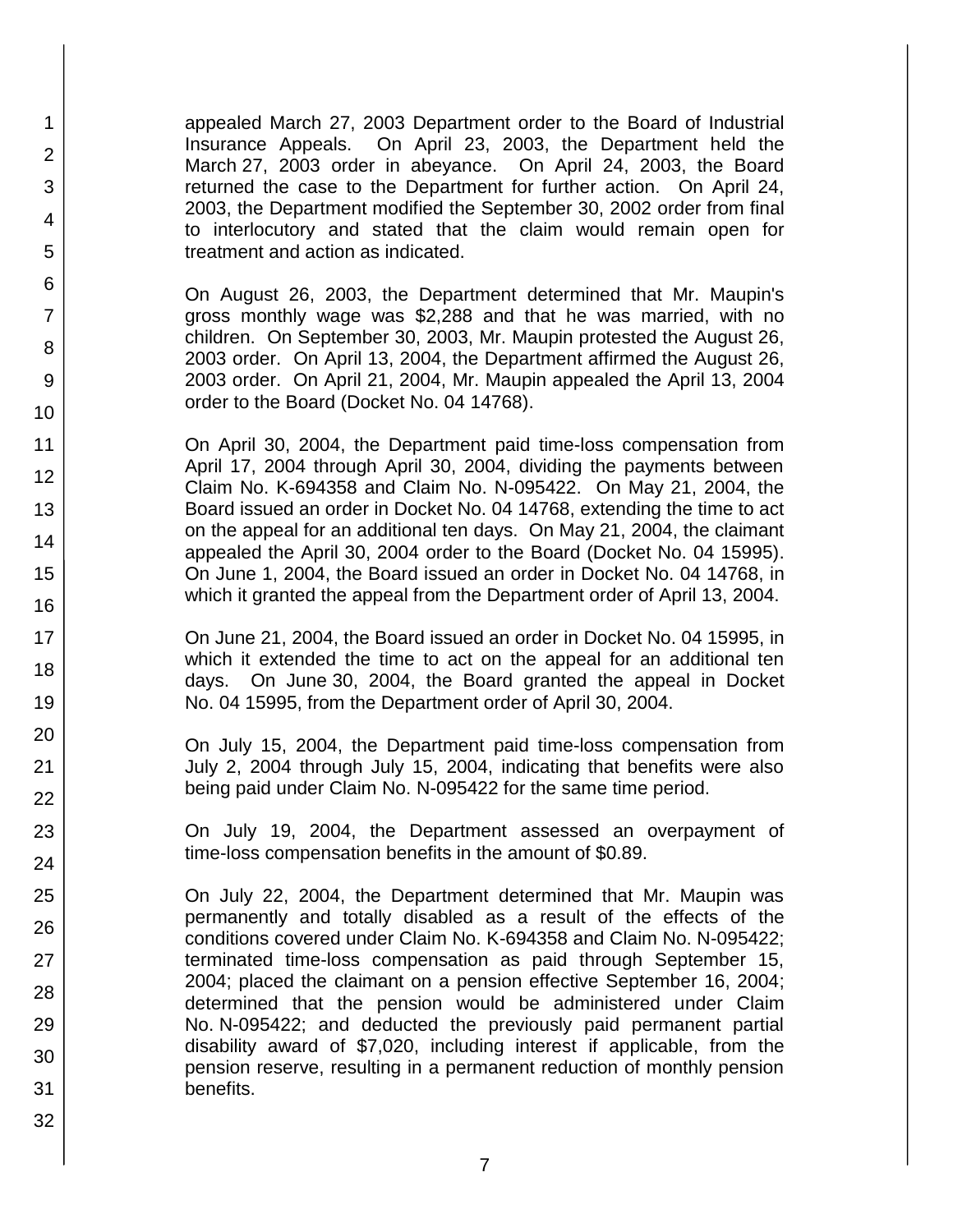On July 22, 2004, Mr. Maupin appealed the July 15, 2004 order to the Board (Docket No. 04 18789). On July 28, 2004, Mr. Maupin appealed the July 19, 2004 order to the Board (Docket No. 04 18989). On August 6, 2004, the Board granted the appeal in Docket No. 04 18789, from the Department order of July 15, 2004. On August 26, 2004, the Board granted the appeal in Docket No. 04 18989, from the Department order of July 19, 2004.

1

2

3

4

5

6

7

8

9

10

11 12

13

14

15

16

17

18

19

20

21

22

23

24

25

26

27

28

29

30

31

32

On September 1, 2004, Mr. Maupin appealed the July 22, 2004 order to the Board (Docket No. 04 20797). On October 1, 2004, the Board extended the time to act on that appeal for an additional ten days. On October 11, 2004, the Board extended the time to act on that appeal for an additional ten days. On October 14, 2004, the Board granted the appeal in Docket No. 04 20797, from the Department order of July 22, 2004.

**Claim No. N-095422**: On September 17, 1991, Mr. Maupin filed an Application for Benefits with the Department, in which he alleged that he sustained an industrial injury on July 3, 1991, while in the course of his employment with Northwest Rock, Inc. The claim was allowed and benefits were provided.

On July 22, 2004, the Department determined that Mr. Maupin was permanently and totally disabled as a result of the effects of the conditions covered under Claim No. K-694358 and Claim No. N-095422; terminated time-loss compensation as paid through September 15, 2004; placed the claimant on a pension effective September 16, 2004; determined that the pension would be administered under Claim No. N-095422; and deducted the previously paid permanent partial disability award of \$7,020, including interest if applicable, from the pension reserve, resulting in a permanent reduction of monthly pension benefits.

On September 1, 2004, Mr. Maupin appealed the July 22, 2004 order to the Board. On October 1, 2004, the Board extended the time to act on that appeal for an additional ten days. On October 11, 2004, the Board extended the time to act on that appeal for an additional ten days. On October 14, 2004, the Board granted the appeal from the Department order of July 22, 2004 and assigned it Docket No. 04 21093.

- 2. On April 6, 1988, Eddy V. Maupin suffered an industrial injury to his left shoulder, wrist, and fingers, while in the course of his employment with Northwest Rock, Inc. (Claim No. K-694358).
- 3. On July 3, 1991, Mr. Maupin suffered an industrial injury to his back while in the course of his employment with Northwest Rock, Inc. (Claim No. N-095422).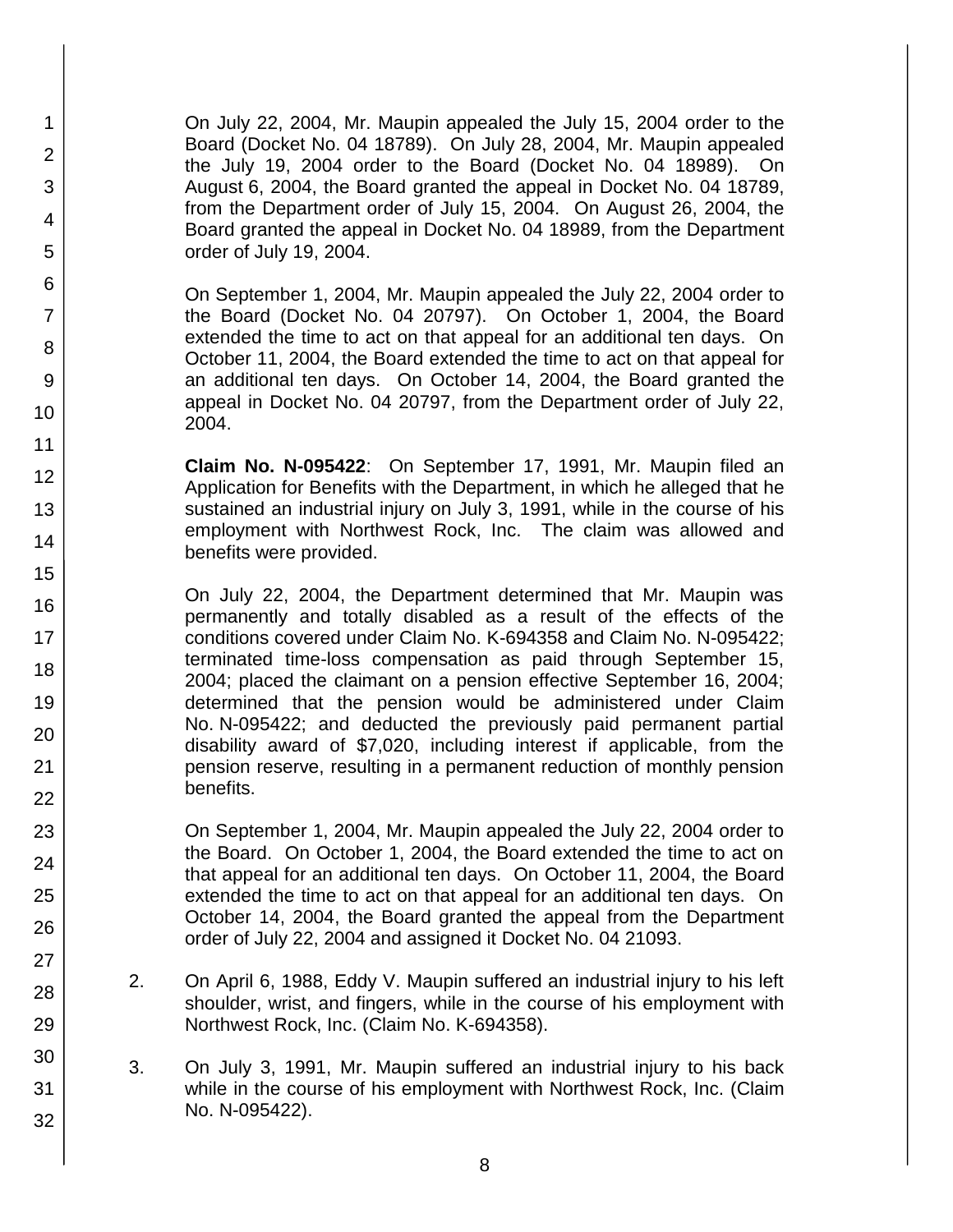4. On September 30, 2002, the Department closed Claim No. K-694358 with a permanent partial disability award equal to 13 percent of the left arm at or above the deltoid insertion or by disarticulation at the shoulder. The total monetary value of that award was \$7,020, which the Department paid to Mr. Maupin at that time. On November 14, 2002, Mr. Maupin protested that order. On March 27, 2003, the Department affirmed the September 30, 2002 order. On April 3, 2003, Mr. Maupin appealed to the Board of Industrial Insurance Appeals. On April 23, 2003, the Department held the March 27, 2003 order in abeyance. On April 24, 2003, the Board returned the case to the Department for further action. On April 24, 2003, the Department modified the September 30, 2002 order from final to interlocutory and stated that the claim would remain open for treatment and action as indicated. The Department thereafter paid additional time-loss compensation for the period of September 30, 2002 through September 15, 2004.

1

2

3

4

5

6

7

8

9

10

11 12

13

14

15

16

17

18

19

20

21

22

23

24

25

26

27

28

29

30

31

- 5. Mr. Maupin's gross monthly wage in Claim No. K-694358 was \$2,288. When he was injured on April 6, 1988, he was married with no children.
- 6. For the period of April 17, 2004 through April 30, 2004, Mr. Maupin was entitled to time-loss compensation in the total amount of \$553.28 under Claim Nos. K-694358 and N-095422, based on a monthly time-loss rate of \$2,371.08 and a daily rate of \$79.04.
- 7. For the period of July 2, 2004 through July 15, 2004, Mr. Maupin was entitled to time-loss compensation in the total amount of \$565.67 under Claim Nos. K-694358 and N-095422, based on a monthly time-loss rate of \$2,424.44 and a daily rate of \$80.81.
- 8. Time-loss compensation benefits were overpaid in Claim No. K-694358 in the amount of \$0.89 during the period of June 18, 2004 through July 1, 2004.
- 9. On July 22, 2004, the Department determined that Mr. Maupin was permanently and totally disabled as a result of the effects of the conditions covered under Claim No. K-694358 and Claim No. N-095422; terminated time-loss compensation as paid through September 15, 2004; placed the claimant on a pension effective September 16, 2004; determined that the pension would be administered under Claim No. N-095422; and deducted the previously paid permanent partial disability award of \$7,020, including interest if applicable, from the pension reserve, resulting in a permanent reduction of the monthly pension benefit.
- 10. In calculating the reduction of the pension reserve, the Department considered the time-loss compensation benefits Mr. Maupin received during the period of September 30, 2002 through September 15, 2004.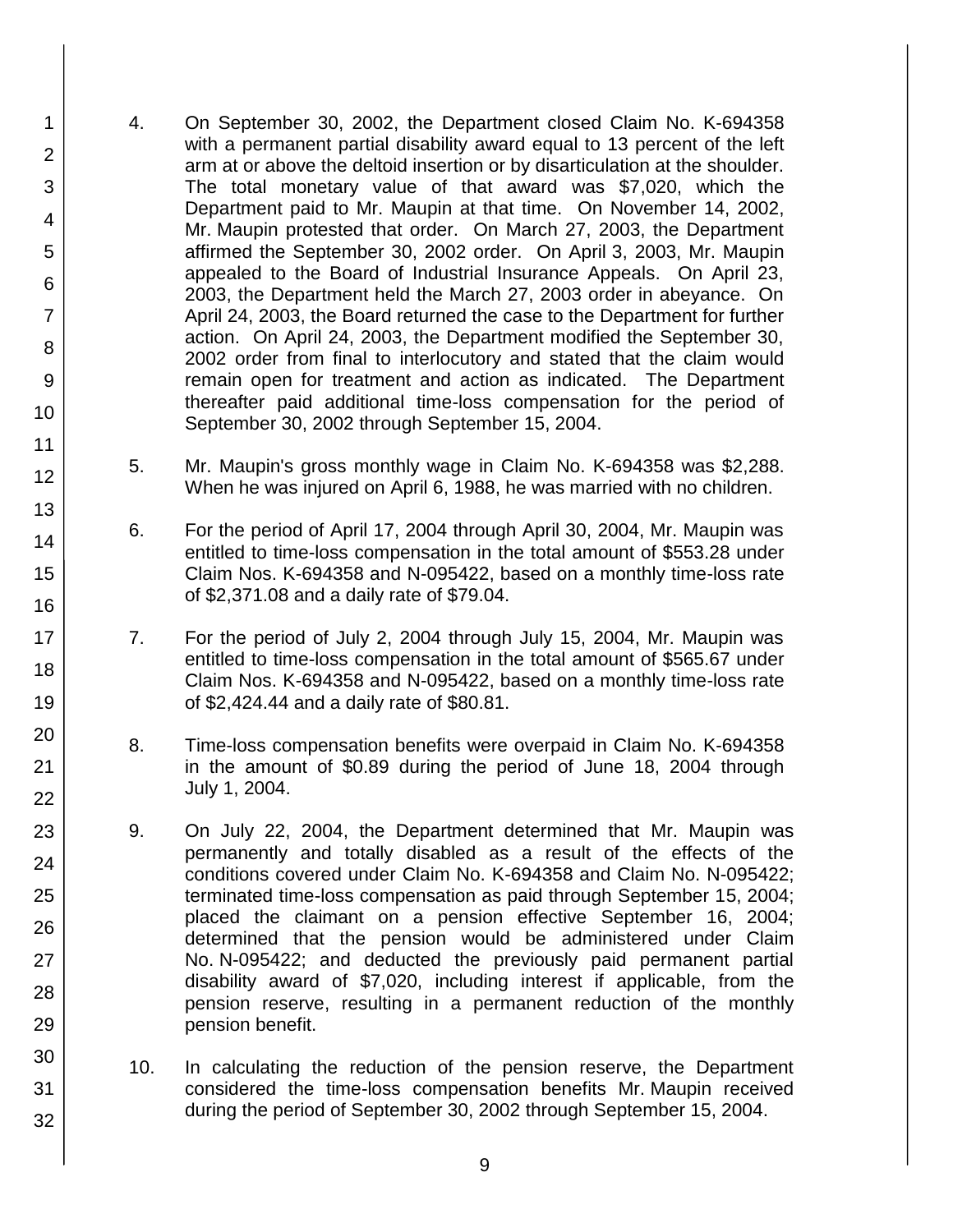### **CONCLUSIONS OF LAW**

- 1. The Board of Industrial Insurance Appeals has jurisdiction over the parties to and the subject matter of these appeals.
- 2. The Department correctly calculated Mr. Maupin's monthly wage in Claim No. K-694358, pursuant to RCW 51.08.178.
- 3. The Department correctly calculated the time-loss compensation benefits in Claim Nos. K-694358 and N-095422 for the periods of April 17, 2004 through April 30, 2004, and July 2, 2004 through July 15, 2004, pursuant to RCW 51.08.178 and RCW 51.32.060.
- 4. The Department was entitled to recoup the overpayment of \$0.89 in Claim No. K-694358, pursuant to RCW 51.32.240.
- 5. The Department incorrectly calculated the reduction of the pension reserve under RCW 51.32.080(4), because it considered Mr. Maupin's receipt of time-loss compensation during the period of September 30, 2002 through September 15, 2004. *Jacobsen v. Department of Labor & Indus.*, 127 Wn. App. 384 (2005).
- 6. The Department order dated April 13, 2004, in Docket No. 04 14768 is correct and is affirmed.
- 7. The Department order dated April 30, 2004, in Docket No. 04 15995 is correct and is affirmed.
- 8. The Department order dated July 15, 2004, in Docket No. 04 18789 is correct and is affirmed.
- 9. The Department order dated July 19, 2004, in Docket No. 04 18989 is correct and is affirmed.
- 10. The Department order dated July 22, 2004, in Docket Nos. 04 20797 and 04 21093 is incorrect and is reversed. Claim Nos. K-694358 and N-095422 are remanded to the Department with direction to issue an order in both claims: determining that Mr. Maupin is totally and permanently disabled as a result of the effects of the conditions covered under Claim Nos. K-694358 and N-095422; terminating time-loss compensation as paid through September 15, 2004; placing the claimant on a pension effective September 16, 2004; determining that the pension will be administered under Claim No. N-095422; and calculating any reduction of the pension reserve under RCW 51.32.080(4) as a result of the previously paid permanent partial
- 2 3 4 5 6 7 8 9 10 11 12 13 14 15 16 17 18 19 20 21 22 23 24 25 26 27 28 29 30 31 32